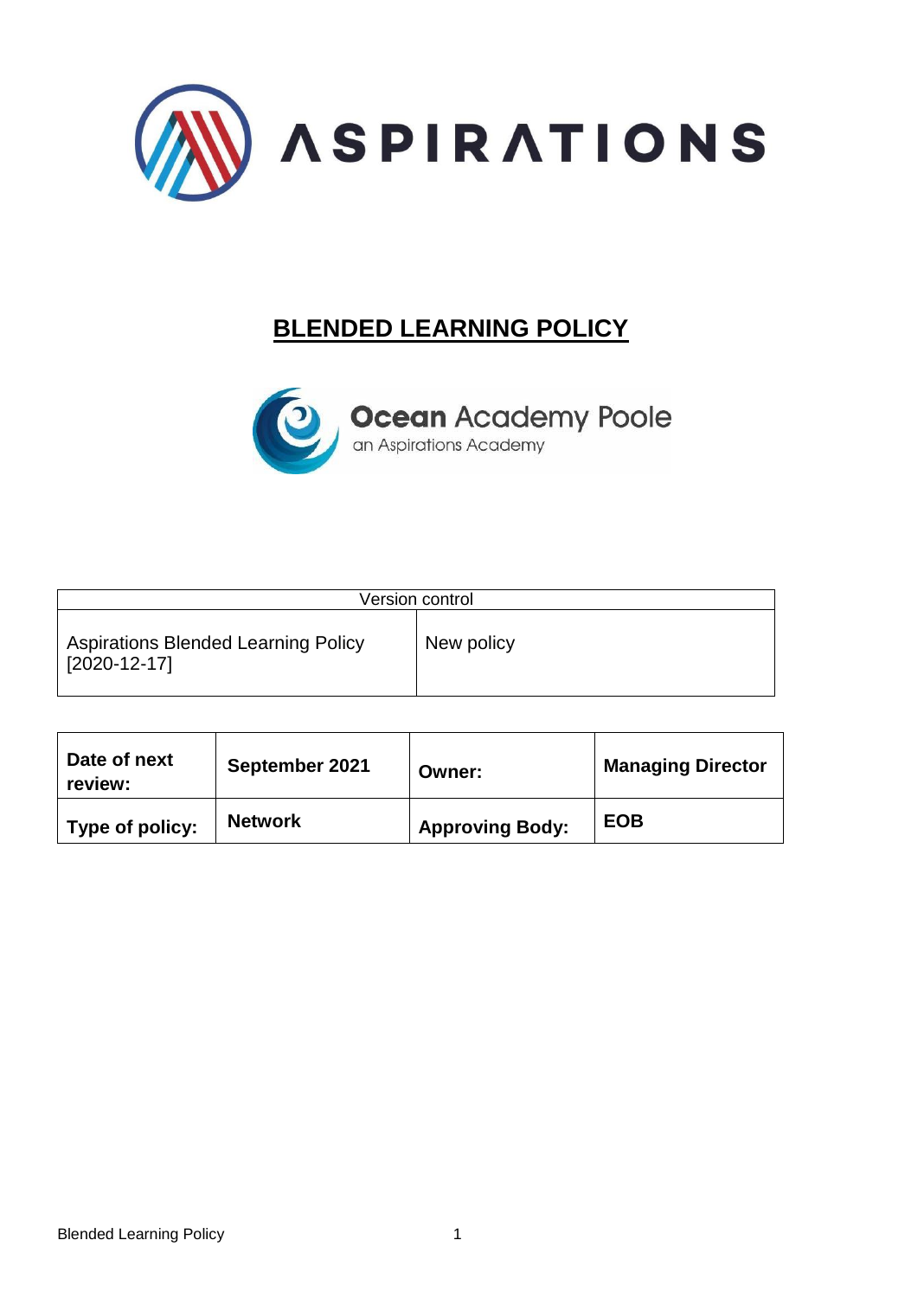## **1. General Policy**

The aim of this policy is to consider the practical implementation of blended learning across a number of eventualities in order to ensure pupils, teachers, parents and other stakeholders are clear about expectations and responsibilities.

This policy draws on recommendations made in the:

- NEU: <https://neu.org.uk/advice/coronavirus-blended-learning-guidance>
- NASWT report on blended learning: [https://www.nasuwt.org.uk/advice/in-the-classroom/remote-and](https://www.nasuwt.org.uk/advice/in-the-classroom/remote-and-blended-learning.html)[blended-learning.html](https://www.nasuwt.org.uk/advice/in-the-classroom/remote-and-blended-learning.html)
- The Education Endowment Foundation (EEF) research evidence on supporting pupils to learn remotely: [https://educationendowmentfoundation.org.uk/covid-19-resources/best-evidence-on](https://educationendowmentfoundation.org.uk/covid-19-resources/best-evidence-on-supportingstudents-to-learn-remotely/)[supportingstudents-to-learn-remotely/](https://educationendowmentfoundation.org.uk/covid-19-resources/best-evidence-on-supportingstudents-to-learn-remotely/)
- Government guidelines on remote learning included in its guidance to schools on wider opening: [https://www.gov.uk/government/publications/actions-for-schools-during-the-coronavirus](https://www.gov.uk/government/publications/actions-for-schools-during-the-coronavirus-outbreak/guidance-for-full-opening-schools)[outbreak/guidance-for-full-opening-schools](https://www.gov.uk/government/publications/actions-for-schools-during-the-coronavirus-outbreak/guidance-for-full-opening-schools)

## **2. Our Aim**

Aspirations Academies Trust aims to provide education and support to our pupils, using in-school teaching, remote learning and/or a combination of both. Flexibility is the key, taking into account the current pandemic circumstances but also working to utilise 'blended learning' as an essential part of the future education provision. Depending on the circumstances and age of pupils, learning will be conducted using in-school teaching and learning, educational packs of resources and remote learning, primarily based around Google Classroom. This will ensure that the needs of all pupils are catered for and will allow staff to keep in daily contact and provide a two-way platform for learning and teaching, in a professional and confidential manner with all pupils. Teaching and learning can be tailored, changed and updated as time progresses, in-line with DfE circular 2020/06, allowing for replication of classroom activity to the best of our ability. As part of this, the Continuum of Remote Learning will be embedded. In all communications we will adhere to our commitment to maintaining pupil wellbeing.

### **3. Research Evidence**

There is an emerging body of research into "blended learning", a style of education in which students learn via electronic and online media as well as traditional face-to-face teaching. This approach to teaching and learning has grown exponentially due to widespread school closure as a result of the Covid 19 pandemic. The EEF have identified the following key areas to consider for successful blended learning provision.

- a) **Teaching quality is more important than how teaching is delivered**. Providing that the established principles for introducing new knowledge are adhered to (explanation/self-discovery, scaffolding, feedback) then there is no difference between the effectiveness of real time remote lessons or prerecorded material. What matters most is that each learning sequence builds on prior understanding.
- b) **Ensuring access to technology is key, particularly amongst disadvantaged pupils.** Lack of access to appropriate technology is a barrier to effective participation in remote learning. We need to be aware of pupils who may have less access than others and require extra provision/ support.
- c) **Peer interaction provides motivation and improves learning outcomes.** Peer marking, modelling and sharing of work/group work, as well as live discussion and the use of shared forum functions for collaborative learning are all useful strategies to motivate and help progress whilst engaging learners.
- d) **Supporting pupils to work independently can improve learning outcomes:** Using metacognitive approaches to encourage reflection and promote deliberate practice helps learners engage more effectively but also reminds them of key learning and thinking skills.
- e) **Different approaches to remote learning suit different types of content and pupils.** Teachers will be supported to reflect on different approaches to remote learning and what will be most effective to deliver their subject content through ongoing CPD and coaching.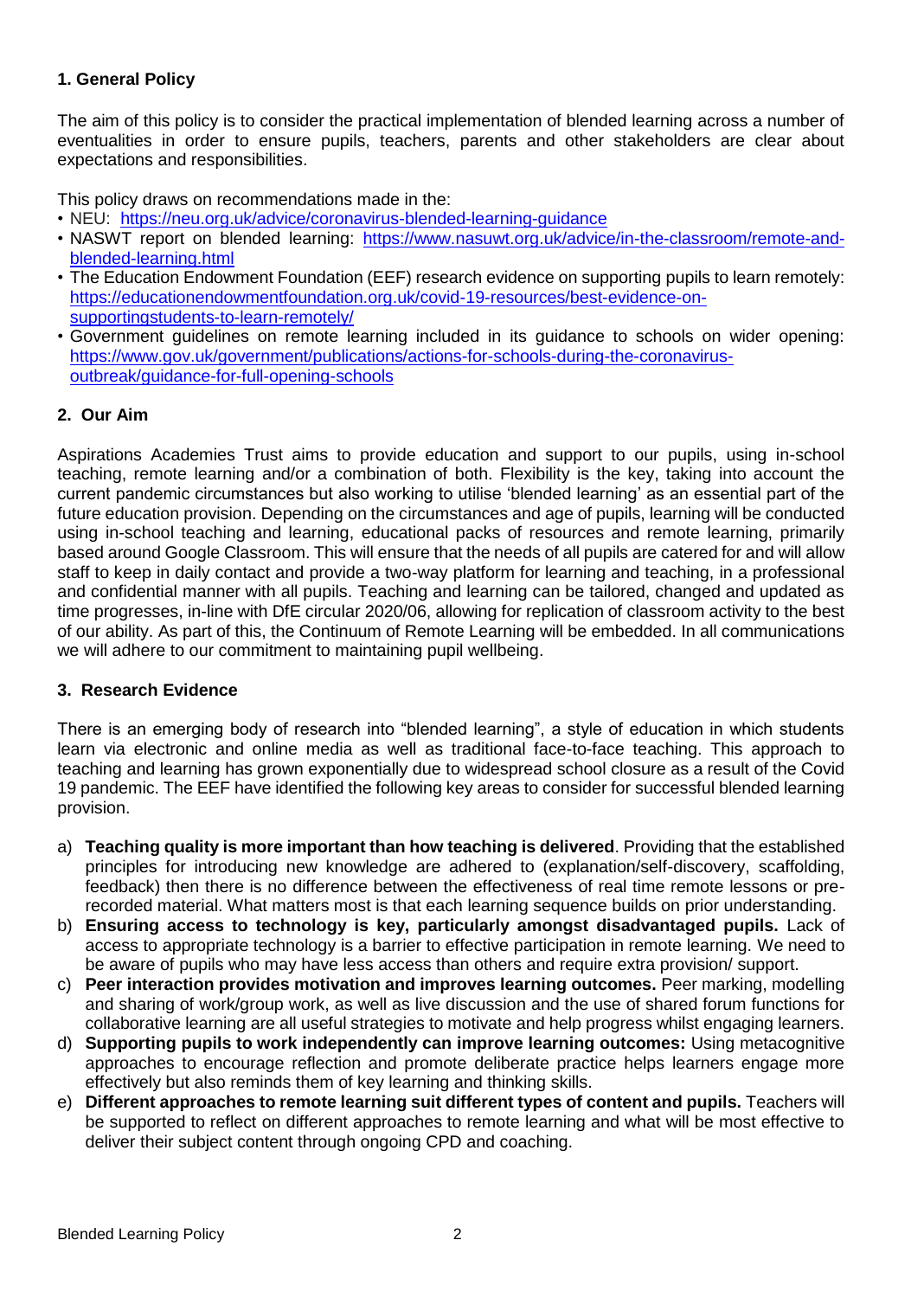## **4. Defining Remote Provision**

We recognise that personal contact with our pupils is key to maintaining motivation and engagement, as well as sustaining fruitful relationships, both teacher/pupil, peer to peer and with parents. We also recognise that when providing remote learning variety is key. The research is clear that pupils should be facilitated to engage in a variety of remote learning activities, including direct instruction, real time lessons, recorded sequences, quizzes, formal assessments, discussion forums, break out rooms and online material.

We also consider ongoing pastoral support to be central to ensuring our pupils remain linked to their school community. This occurs through a variety of contact with a range of teachers and support staff, both in person whilst at school and remotely.

The government has specified minimum expectations for remote provision:

- set assignments so that pupils have meaningful and ambitious work each day, including new material - planning a programme that is of equivalent length to the core teaching pupils would receive in school
- teach a planned and well-sequenced curriculum so that knowledge and skills are built incrementally, with a good level of clarity about what is intended to be taught and practised in each subject
- gauge how well pupils are progressing through the curriculum using questions and other suitable tasks, and set a clear expectation on how regularly teachers will check work
- enable teachers to adjust the pace or difficulty of what is being taught in response to questions or assessments including, where necessary, revising material or simplifying explanations to ensure pupils' understanding.

## **5. Styles of Remote Learning**

### **5.1. Pre-recorded lessons:**

Pre-recorded segments are suitable for saving and might be useful for going over key concepts. This is very different to the recording of live lessons, which are live interactions. They can be accessed more flexibly, at times convenient to pupils, and paused and re-watched.

Leaders should:

• Provide space in school or college as a suitable setting for recording materials for lessons. Where possible, any pre-recording should be done in the workplace. If done at home, it should be in a very neutral environment: no bedrooms, no distractions, personal or family pictures in the background, anything that could be a distraction from the lesson focus.

Teachers should:

- Think about the pace of your introductions and explanations, and of the lesson as a whole: give students enough thinking time and encourage them to pause the recording a number of times to think about something or do a particular task. (A videoed lesson relies on pupils being very proactive and works best for revisiting things previously taught in the classroom.)
- Explicitly link the recorded lesson to the term's work, what has come before and after it, e.g. when we are back in school we'll be moving onto X topic, so we will need to know this...

### **5.2. Live streamed lessons from the classroom:**

• Live streamed lessons can be a useful tool to ensure the equity of education of all pupils, and to mitigate against increased teacher workload. However, it is important to recognise that the experience of the lesson in the classroom compared to at home is very different. Classroom lessons work by the nature of their live interaction that is extremely difficult to replicate through live streaming, especially in large classes.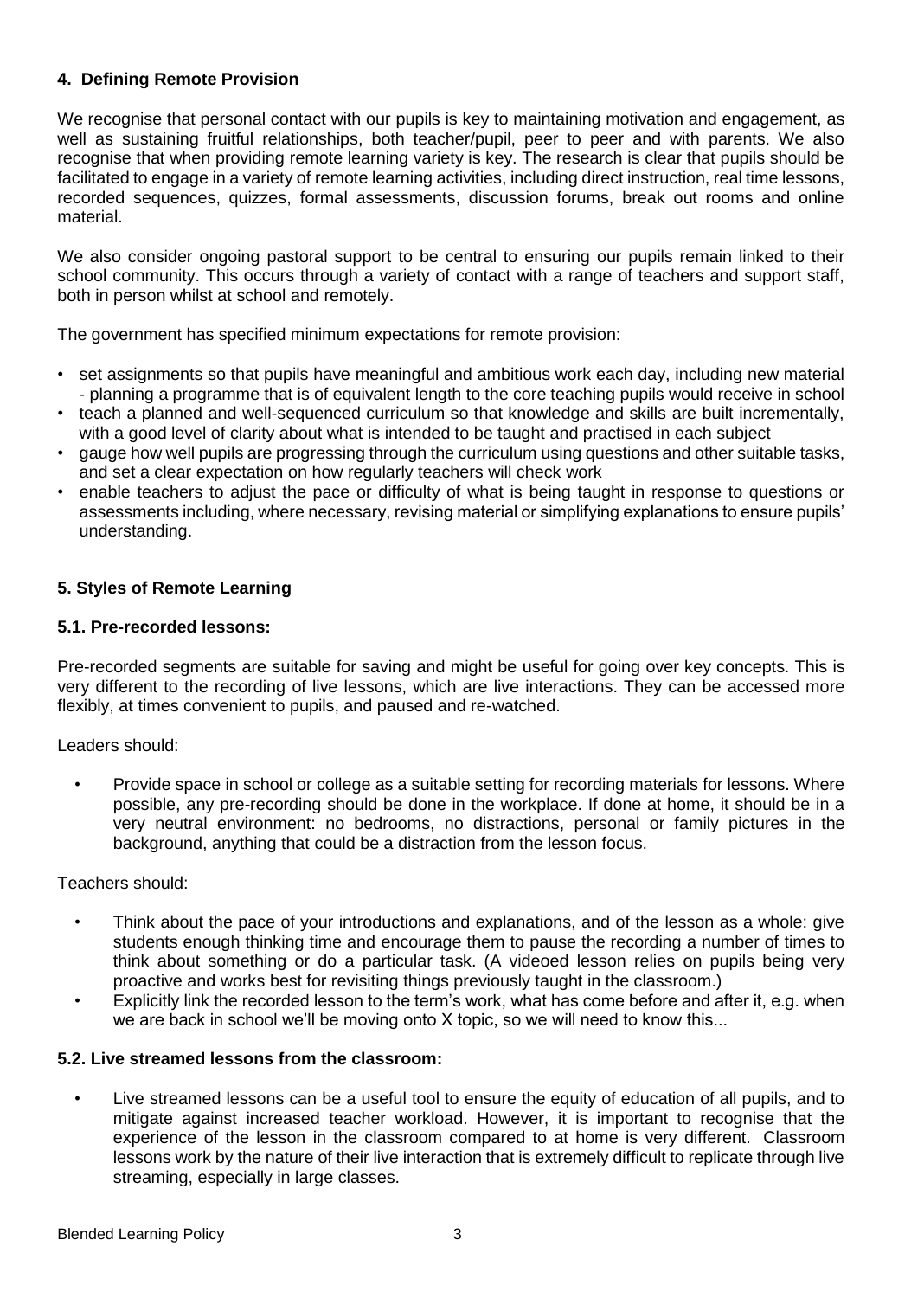Academies must ensure they have clear safeguarding policies and practices in place. Ideally, the teacher should not be visible on camera. However, in limited cases where the teaching requires a teacher to be visible on camera, clear procedure should be put in place by the school. These include:

- Clear procedures for staff to follow where a child protection issue arises during a live stream (e.g. the staff member witnesses behaviour which suggests a child may be at risk of harm).
- Pupils should not be visible on screen at any time.
- At home, pupils' cameras should be visible to the teacher but not one another.
- Pupils' microphones should not be audible to one another unless the teacher makes it so, for questions, e.g. for O&A session.

## **6. Roles and Responsibilities**

## **The Role of Staff**

- To provide new learning as well as reinforcement and consolidation of prior learning.
- To build upon and improve the skills learned during lockdown as appropriate.
- To promote an ethos of inclusion, respect fairness and equality
- To ensure that cyber resilience and internet safety is central to all digital technology.
- To provide and support quidance for pupils.
- To keep abreast of research and national agenda.
- To engage with effective learning and teaching resources e.g. Oak Academy.
- To foster and open pathway of communication between the school and home where appropriate.
- To adhere to government Safeguarding and Health and Safety quidelines.

### **Staff Will:**

- Select an appropriate teaching and learning approach with learning tasks that are complementary and coherent across learning environments.
- Provide broad, general education remote learning tasks.
- Provide targeted support to learners with particular needs.
- Provide appropriate literacy, numeracy and health and wellbeing tasks for the days the pupil is not attending school.
- Direct children to sites which can support learning activities.
- Feedback to pupils in response to questions or requests through learning platforms either individually or as a whole class.
- Consider the most important elements of teaching and learning that are needed and which elements will be more difficult to explain remotely.
- Focus classroom work on key areas and modelling.
- Make use of remote sessions to check knowledge, independent practice, extended writing pieces to consolidate what they have learned.
- Be mindful that extra support may be required where parents and guardians are less able to support for a variety of reasons.

### **Please give teachers time to respond to questions or queries – please remember the majority of children will still be in school and will require the teacher's immediate presence**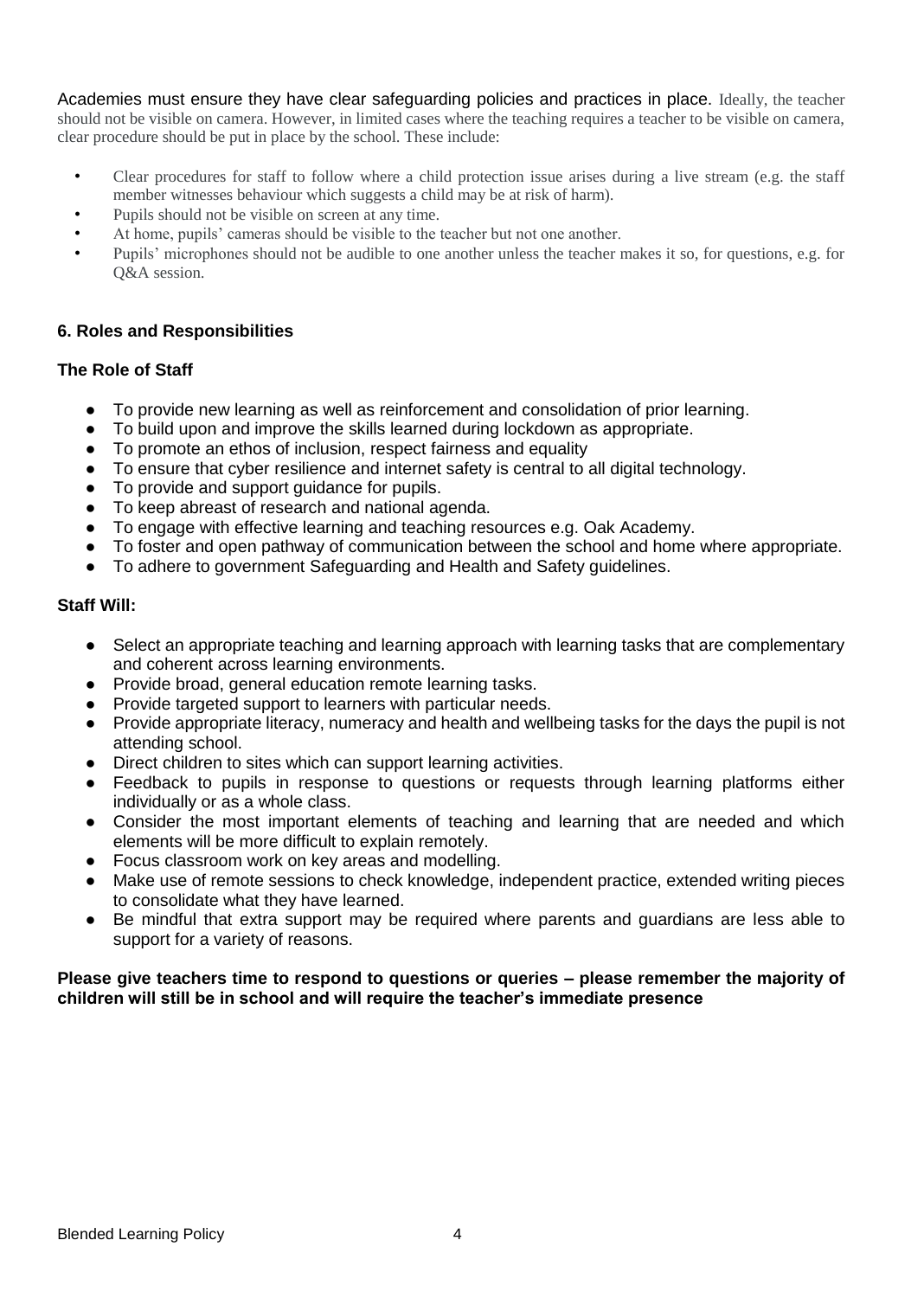## **The Role of Pupils**

- To help ensure that everyone feels valued, respected and included
- To contribute their views during remote learning
- To engage in learning through digital platforms
- To offer peer support and guidance through shared learning where appropriate
- To complete remote learning tasks whether technology or paper based
- To approach remote learning tasks in the same way that they would approach classroom activities, abiding by the same high expectations
- To follow the school's E-safety guidelines.

### **The Role of Parents**

- To support the school values.
- To foster an open pathway of communication between the school and home where appropriate.
- Utilise remote learning platforms to access remote learning materials which support, complement and consolidate school learning.
- Ensure your child completes remote learning tasks whether technology or paper based.

## **6. Safeguarding**

Keeping children and teachers safe when providing remote education is essential. Remote education is a new experience for both staff and pupils, so it is important that schools understand how to approach safeguarding procedures online. We cannot emphasise enough the importance of a safe online environment and encourage parents and carers to set ageappropriate parental controls on digital devices and use internet filters to block malicious websites. These are usually free, but often need to be turned on.

If you have any concerns phone the academy office on 01202 606888 or use the contact details on the contacts page of the academy website. All information will be treated in confidence and where necessary reported to the appropriate agencies.

### **In order to make sure that your child stays safe online, we ask that you follow these guidelines:**

- Ensure that access to the platform is made through the parent/carers account unless your child meets the age restrictions for the platform.
- For primary age children a parent or carer will remain near enough to monitor, whilst allowing enough privacy for them to concentrate on their work.
- Students/parents/carers should ensure that there are no distractions
- It is not appropriate for parents or carers to take part unless invited to do so.
- Where possible your child must take part in video calls in a suitable communal environment. We appreciate that this is not always possible and some of the video calling software has a built-in option to 'blur' the background - you may feel this is an appropriate feature to turn on. All members of the household must be aware that the call is taking place and make sure they use appropriate language and behaviour when nearby or in the background.
- Your child must be appropriately dressed (uniform is not necessary, but they should not be dressed in sleepwear and should be fully dressed in clothing that covers the top and bottom half of the body).
- You will make sure your child has 'logged off' the call correctly and signed out before turning off any devices.
- You and your child will not try to contact any teachers or school staff using these online tools outside of the pre-arranged calls. If you need to contact a teacher or member of school staff for any reason you will do so following your normal contact procedures.